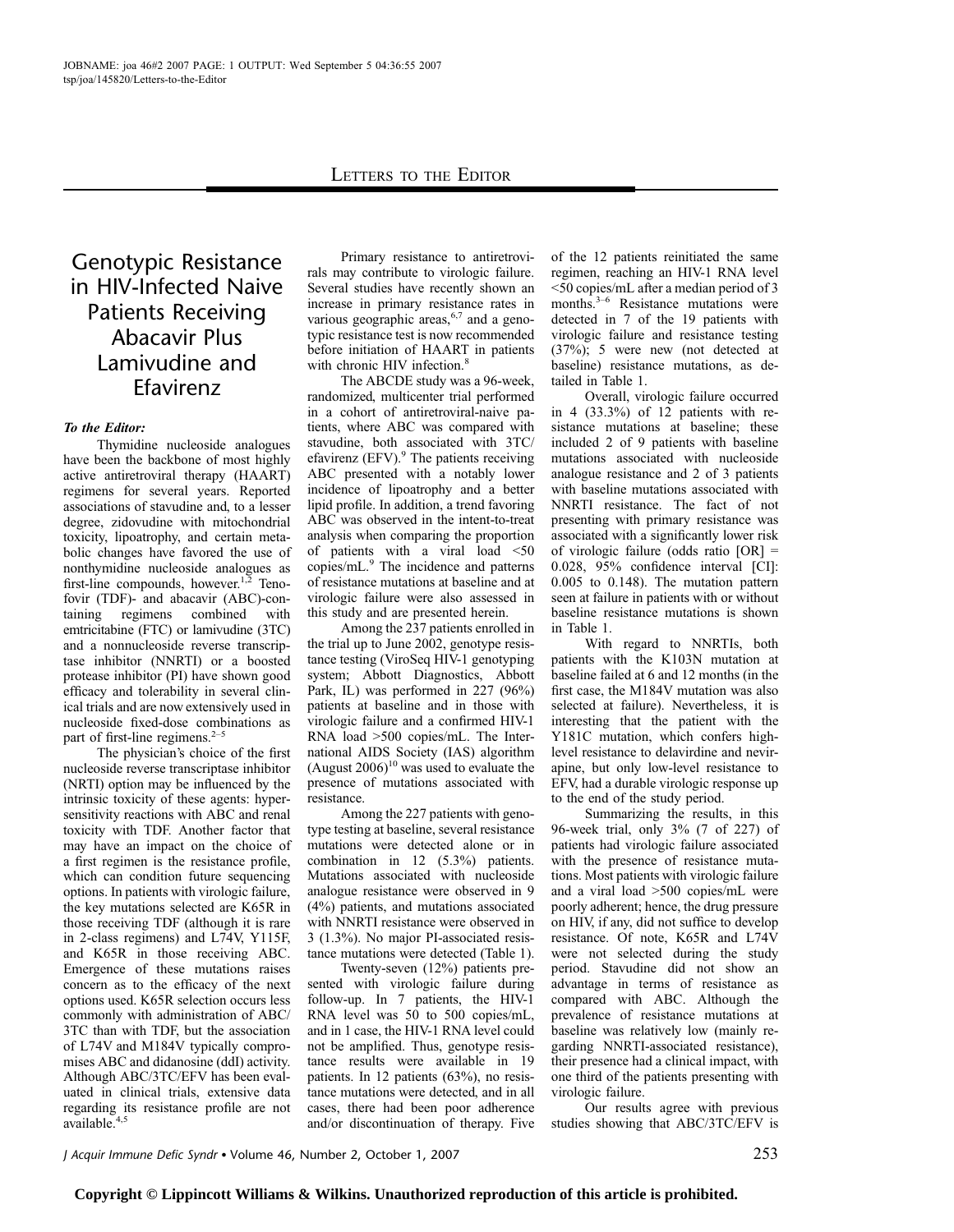| Patient | Arm $\dagger$ | Resistance<br><b>Mutations at Baseline</b> | Resistance<br><b>Mutations at Failure</b> | Month of<br>Virologic Failure |
|---------|---------------|--------------------------------------------|-------------------------------------------|-------------------------------|
| 0117    | ABC           |                                            | M184V, K103N, P225H                       | 12                            |
| 0215    | d4T           | M41L, T215D                                | M41L, T215Y/D/A/S, K103N                  | 6                             |
| 0226    | ABC           | K103N                                      | K103N                                     | 12                            |
| 0304    | d4T           | K103N                                      | K103N, M184V                              | 6                             |
| 0606    | d4T           | M41L, T215C                                | M41L, T215C                               | 15                            |
| 0810    | ABC           |                                            | M184V, G190A                              | 18                            |
| 1901    | ABC           |                                            | K103N                                     | 21                            |
| 0122    | d4T           | M41L                                       | No failure                                |                               |
| 0142    | d4T           | M41L, T215A                                | No failure                                |                               |
| 0152    | ABC           | Y181C                                      | No failure                                |                               |
| 0217    | ABC           | T215S, L210W/R                             | No failure                                |                               |
| 0312    | ABC           | T215D                                      | No failure                                |                               |
| 0605    | ABC           | D67N                                       | No failure                                |                               |
| 1602    | ABC           | A62V                                       | No failure                                |                               |
| 1925    | d4T           | V75I                                       | No failure                                |                               |

\*Twelve patients had resistance mutations at baseline; 4 (33%) of the 12 had virologic failure (2 cases with new mutations). Three other patients without baseline mutations had resistance mutations at virologic failure. †Plus 3TC and EFV.

d4T indicates stavudine.

associated with a low incidence of virologic failure related to the development of resistance mutations, with M184Vand EFV-associated mutations being the most prevalent. The absence of K65R and L74V also fits in with results from other clinical trials, which have reported a low prevalence of these mutations.<sup>4,11</sup>

Recent reports from the United States and Europe have indicated that the prevalence of HIV-1 primary resistance to antiretroviral drugs is growing, at least in some geographic areas.6,7 We did not detect this trend, particularly with respect to NNRTI resistance. It should be noted that our patients were enrolled up to mid-2002 and that some changes in the prevalence of primary resistance may have occurred over the past years. Our data agree with recent Spanish reports, however, in which a reduction or at least a stabilization of primary resistance rates has been observed in recent HIV-1 seroconverters, ranging from 33% in 1997 to 7.7% in  $2004$ .<sup>12,13</sup> In another multicenter study with newly diagnosed HIVinfected patients from January 2004 onward, the prevalence of primary resistance was only 4%.<sup>14</sup> These data may vary in the future; thus, surveillance studies should be conducted to identify modifications in the prevalence of primary mutations associated with resistance.

It has been suggested that standard methods may not detect the presence of minor baseline populations of reverse transcriptase- or PI-resistant strains, which may be associated with subsequent

virologic failure.<sup>15,16</sup> If this was the case in this trial, few patients seem to have been affected, because only 4 (1.8%) of 224 developed NNRTI-associated mutations at virologic failure in the absence of resistance mutations at baseline.

Finally, although the proportion of patients with baseline resistance was low, the rate of virologic failure in these patients, mainly when NNRTI mutations were present, highlights the benefits of performing genotype resistance testing in naive patients, particularly if an NNRTIcontaining regimen is given.

In conclusion, a small incidence of resistant mutations at failure and a resistance pattern preserving most therapeutic options, together with its known efficacy and tolerability, are the advantages of ABC/3TC/EFV as a first-line regimen. At present, at least in our area, the resistance profile seems to have a lower impact than other factors on clinical decisions regarding the best HAART options to give to naive patients.

> Elena Ferrer, MD\* Jordi Niubo, PharmD\* Manuel Crespo, MD† Josep Maria Gatell, MD‡ Jose Sanz, MD§ Sergio Veloso, MD Josep Maria Llibre, MD{ Pilar Barrufet, MD# Pochita Sanchez, RN\* Daniel Podzamczer, MD\* for the ABCDE Study Team

\*Hospital Universitari de Bellvitge Barcelona, Spain †Hospital Vall d'Hebron Barcelona, Spain ‡Hospital Clinic Barcelona, Spain §Hospital Principe de Asturias Alcalá de Henares, Spain <sup>k</sup>Hospital Joan XXIII Tarragona, Spain {Hospital Calella Barcelona, Spain #Hospital Mataro Barcelona, Spain

### **REFERENCES**

- 1. Mallal SA, John M, Moore CB, et al. Contribution of nucleoside analogue reverse transcriptase inhibitors to subcutaneous fat wasting in patients with HIV infection. AIDS. 2000;14:1309–1316.
- 2. Gallant JE, DeJesus E, Arribas JR, et al. Tenofovir emtricitabine, and efavirenz vs. zidovudine, lamivudine, and efavirenz for HIV. N Engl J Med. 2006;354:251–260.
- 3. Gallant JE, Staszewski S, Pozniak AL, et al. Efficacy and safety of tenofovir DF vs. stavudine in combination therapy in antiretroviral-naive patients. A 3-year randomized trial. JAMA. 2004;292:191–201.
- 4. DeJesus E, Herrera G, Teofilo E, et al, for the CNA30024 Study Team. Abacavir versus zidovudine combined with lamivudine and efavirenz, for the treatment of antiretroviralnaive HIV-infected adults. Clin Infect Dis. 2004;39:1038–1046.
- 5. Moyle G, DeJesus E, Cahn P, et al, for the Ziagen Once-Daily in Antiretroviral Combination Therapy (CNA30021) Study Team. Abacavir once or twice daily combined with once-daily lamivudine and efavirenz for the treatment of antiretroviral-naive HIV-infected adults: results of the Ziagen Once-Daily in Antiretroviral Combination Study. J Acquir Immune Defic Syndr. 2005;38:417–425.
- 6. Novak RM, Chen L, McArthur RD, et al. Prevalence of antiretroviral drug resistance mutations in chronic HIV-infected, treatment naive patients, implications for routine resistance screening before initiation of antiretroviral therapy. Clin Infect Dis. 2005;23: 149–155.
- 7. Wensing AM, van de Vijver DA, Angarano G, et al. Prevalence of drug-resistant HIV-1 variants in untreated individuals in Europe: implications for clinical management. J Infect Dis. 2005;192:958–966.
- 8. Hammer SM, Saag MS, Schechter M, et al. Treatment for adult HIV infection. 2006 recommendations of the International AIDS Society-USA Panel. JAMA. 2006;296:827–843.
- 9. Podzamczer D, Ferrer E, Sanchez P, et al. Less lipoatrophy and better lipid profile with abacavir as compared to stavudine: 96-week results of a randomized study. J Acquir Immune Defic Syndr. 2007;44:139–147.
- 10. Johnson VA, Brun-Vézinet F, Clotet B, et al. Update of the drug resistance mutations in HIV-1: fall 2006. Top HIV Med. 2006;14:125–130.

254 **254 2007** *Complement Williams & Wilkins* **2007** *Complement Williams & Wilkins*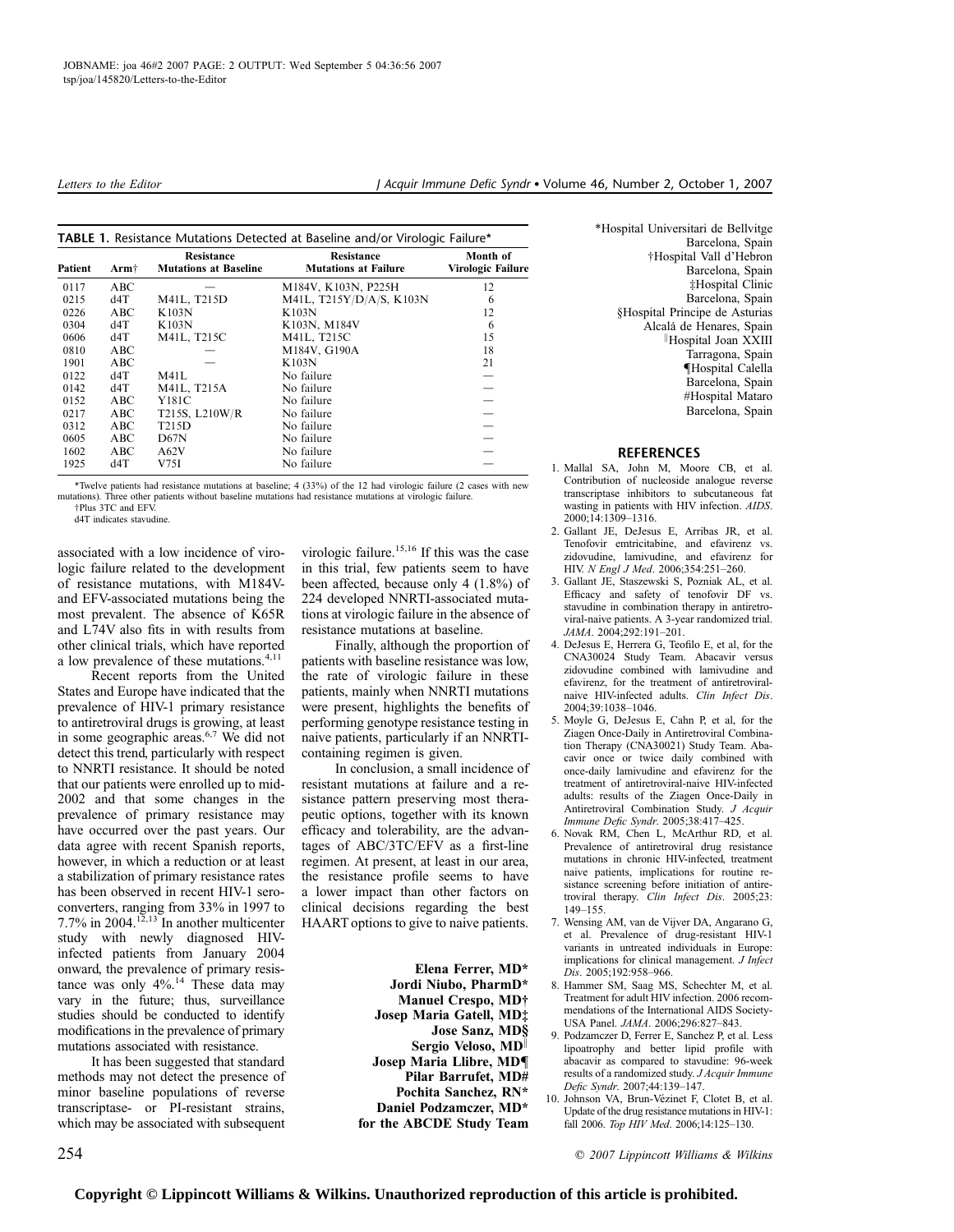- 11. Irlbeck D, Rouse E, Castillo S, et al. Treatment emergent mutations for previously naive HIV-infected adults failing ZDV+3TC+EFV and ABC+3TC+EFV [CNA30024]. Presented at: 11th Conference on Retroviruses and Opportunistic Infections; 2004; San Francisco.
- 12. de Mendoza C, Rodriguez C, Eiros JM, et al. Antiretroviral recommendations may influence the rate of transmission of drug-resistant HIV type 1. Clin Infect Dis. 2005;41:227– 232.
- 13. De Mendoza C, Rodríguez C, Colomina J, et al. Resistance to non-nucleoside reverse transcriptase inhibitors and prevalence of HIV type 1 non-B subtypes are increasing among persons with recent infection in Spain. Clin Infect Dis. 2005;41:1350–1354.
- 14. Martinez-Picado J, Gutierrez C, de Mendoza C, et al. Surveillance of drug resistance and HIV subtypes in newly diagnosed patients in Spain during 2004. Antivir Ther. 2005;10(Suppl): S137.
- 15. Metzner KG, Rauch P, Walter H, et al. Detection of minor populations of drug-resistant HIV-1 in acute seroconverters. AIDS. 2005;19: 1819–1825.
- 16. Johnson J, Li JF, Wei X, et al. Low-frequency mutations substantially increase the prevalence of transmitted drug resistance and greatly strengthen the relationship between resistance mutations and virologic failure. Presented at: 14th Conference on Retroviruses and Opportunistic Infections; 2007; Los Angeles.

# No Evidence of Relation Between Peripheral Neuropathy and Presence of Hemochromatosis Gene Mutations in HIV-1–Positive Patients

### To the Editor:

Peripheral neuropathy (PN) is a frequent complication of HIV infection, but its actual mechanisms are largely unknown.<sup>1</sup> Kallianpur et al<sup>2</sup> showed that patients with HFE (hemochromatosis) gene mutations, the C282Y heterozygosis mutation in particular, had a decreased risk of PN. It has been hypothesized that peripheral nervous system damage is facilitated by decreased iron storage related to HIV infection and that HFE mutations compensate for this phenomenon. Although this observation has potential implications for patient risk assessment and treatment, it has been obtained in a limited population under specific highly active antiretroviral therapy

(HAART), including stavudine (d4T) and didanosine (ddI). Moreover, diagnosis of PN was based on patient self-reporting of symptoms without any confirmation by electromyography. In this study, we aimed at assessing the possible protective effect of HFE mutations, taking into account potential codeterminants of PN, whose diagnosis was confirmed by electromyography.

A case-control study was performed. All patients with a diagnosis of PN confirmed by electromyography (ie, cases) among HIV-positive patients attending the Clinic of Infectious and Tropical Diseases of the University of Brescia were studied. Patients who did not have signs or symptoms of PN (ie, controls) were selected from the same clinic and matched with cases for the following factors: age  $(\pm 5 \text{ years})$ , gender, reported history of alcohol abuse (defined as alcohol consumption exceeding 60 g of ethanol per day), hepatitis C virus (HCV) antibody (Ab) reactivity, hepatitis B surface antigen (HBsAg) positive serostatus, and concomitant diabetes. The possible influence of other factors that may also cause PN was explored: risk factors for HIV acquisition; nadir CD4<sup>+</sup> T-cell count; occurrence of previous major opportunistic infections (eg, 1993 Centers for Disease Control and Prevention [CDC] clinical class C); exposure to dideoxynucleoside analogues (ddX), such as d4T, ddI, and zalcitabine; and HIV RNA level. To reduce confounding, we excluded patients with other strong risk factors for PN (eg, exposure to drugs toxic for the nerves, cancer, autoimmune diseases).

Analyses of exons 2 and 4 of the HFE gene, mainly aimed at detecting the H63D and C282Y mutations, were performed by denaturing high-performance liquid chromatography (HPLC) as previously described.<sup>3</sup>

The data were analyzed by a conditional logistic regression model to account for matched case-control data and to identify variables associated with outcome (ie, PN). Variables reaching  $P \leq 0.2$  on univariate analysis were put into the multivariable model, including HFE gene mutations. Results are expressed as odds ratios (ORs) with their 95% confidence intervals (CIs). Analyses were performed with STATA (STATA Statistical Software, release 9.0; Stata Corporation, College Station, TX).

We studied 57 HIV-positive patients with from PN and 57 HIV-positive controls. Patient characteristics used for matching were as follows: 95% Italian nationality, 82% male gender, mean age of 45 (SD = 5) years,  $61\%$  HCV-Abpositive serostatus, 19% alcohol abusers, and 5% diabetics. Most patients (35 [61%] of 57) in the case group had 3 or more possible risk factors for PN (among alcohol abuse, diabetes, HCV-Ab reactivity, CD4 nadir <100 cells/mm<sup>3</sup>, CDC clinical class C, HIV RNA  $>5$  log<sub>10</sub> copies/mL at the time of electromyography, and ddX exposure). The prevalence of HFE gene mutations did not seem significantly different between the cases and the controls. Sixty-three percent of patients in the case group had no HFE mutations, 25% had H63D heterozygosis, 5% had H63D homozygosis, and 7% had C282Y heterozygosis. Among the controls, 73% had no HFE mutations, 25% had H63D heterozygosis, and 2% had H63D homozygosis.

Table 1 shows results of the conditional logistic regression analysis. In the univariate model, the following variables seemed to be significantly associated with the risk of PN: intravenous drug use (IVDU) as a risk factor for HIV acquisition, nadir  $CD4^+$  T-cell count, 1993 CDC clinical class C, and HIV RNA level. Moreover, exposure to d4T was associated with a risk of PN, but the association did not reach statistical significance. Conversely, HFE mutations were not associated with protection from PN, whereas a trend toward increased risk was found for the presence of H63D homozygosis (OR =  $3.04$ , 95% CI: 0.31 to 29.63;  $P = 0.338$ ). In the multivariable analysis, IVDU and HIV RNA level emerged as the only 2 factors significantly associated with the risk of PN.

Our study did not show any apparent protective role of HFE mutations (including C282Y) for PN in HIV-positive patients on HAART. The prevalence of HFE gene mutations in the group of HIV-positive patients with a confirmed diagnosis of PN was even higher than that found in the Italian general population in the same region (15% in the general population vs. 30% in our HIV-positive population for H63D homozygosis and 5% vs. 7% for C282Y heterozygosis).<sup>4</sup> Although a low

 $\degree$  2007 Lippincott Williams & Wilkins 255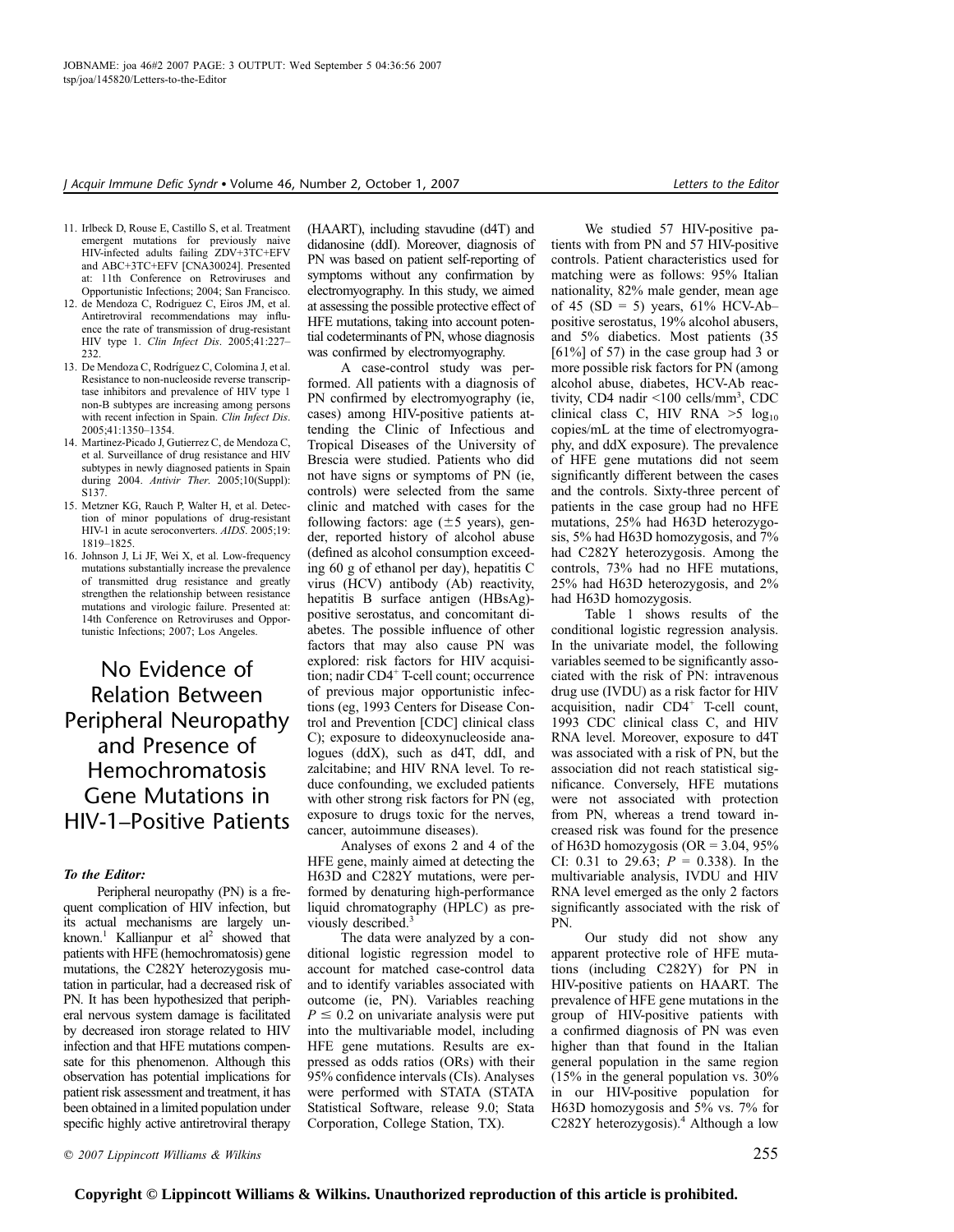|                                  | Cases<br>$(N = 57)$ | <b>Controls</b><br>$(N = 57)$ | Unadjusted |                        |                  | Adjusted  |                  |                  |
|----------------------------------|---------------------|-------------------------------|------------|------------------------|------------------|-----------|------------------|------------------|
|                                  |                     |                               | <b>OR</b>  | 95% CI                 | $\boldsymbol{P}$ | <b>OR</b> | 95% CI           | $\boldsymbol{P}$ |
| Oualitative factors (%)          |                     |                               |            |                        |                  |           |                  |                  |
| <b>IVDU</b>                      | $61\%$              | 42%                           | 4.66       | 1.34 to 16.24          | 0.01             | 9.18      | 1.52 to 55.28    | 0.02             |
| 1993 CDC clinical class C        | 49%                 | 26%                           | 3.17       | 1.26 to 7.93           | 0.01             | 2.85      | 0.71 to 11.47    | 0.14             |
| $d4T$ exposure                   | $61\%$              | 47%                           | 2.33       | $0.9 \text{ to } 6.07$ | 0.08             | 2.24      | $0.62$ to $8.03$ | 0.22             |
| ddI exposure                     | 49%                 | 58%                           | 0.58       | $0.23$ to 1.48         | 0.26             |           |                  |                  |
| Zalcitabine exposure             | 14%                 | 19%                           | 0.63       | 0.2 to 1.91            | 0.41             |           |                  |                  |
| H63D heterozygosis               | 25%                 | 25%                           | 1.06       | 0.42 to 2.7            | 0.90             | 1.23      | $0.27$ to 5.64   | 0.79             |
| H63D homozygosis                 | $5\%$               | $2\%$                         | 3.04       | 0.31 to 29.63          | 0.34             | 42.74     | 0.35 to 5279.46  | 0.13             |
| C <sub>282</sub> Y heterozygosis | $7\%$               | $0\%$                         |            |                        |                  |           |                  |                  |
| Quantitative factors, mean (SD)  |                     |                               |            |                        |                  |           |                  |                  |
| $CD4^+$ T-cell count at nadir    |                     |                               |            |                        |                  |           |                  |                  |
| value (cells/ $mm3$ )            | 119(115)            | 155 (103)                     | 1.00       | $0.99$ to $1.00$       | 0.04             | 1.00      | 1.00 to 1.01     | 0.47             |
| $HIV$ RNA ( $log10$ copies/mL)   | 3.19(1.51)          | 1.95 (0.86)                   | 2.39       | 1.43 to 4.01           | 0.001            | 3.57      | 1.55 to 8.21     | 0.003            |

| TABLE 1. Factors Associated With PN (Univariate and Multivariable Conditional Regression Analysis) |  |  |
|----------------------------------------------------------------------------------------------------|--|--|
|                                                                                                    |  |  |

prevalence of C282Y heterozygosis was found in our population, an apparent paradoxic effect was demonstrated, because all 4 patients with C282Y heterozygosis presented with PN. Moreover, diverse HFE mutation patterns that could also lead to iron loading were found at a significant prevalence in our population, but none of them was associated with protection from PN. For instance, Kallianpur et  $al^2$  did not find any statistical association between H63D heterozygosis and protection from PN. In our study, H63D homozygosis was not associated with PN, although its effect on iron loading could be superior to that produced by the heterozygosis pattern. Therefore, the protective mechanism of iron loading hypothesized by others<sup>2</sup> needs to be re-evaluated.

The only 2 factors independently associated with the risk of PN were IVDU and a high HIV RNA level. Our data are consistent with a particularly high prevalence of PN in patients who acquired HIV through IVDU.<sup>5</sup> IVDU was a risk factor independently of HCV or alcohol abuse; thus, a possible neuropathogenic effect of recreational drugs by themselves could be postulated. Moreover, in univariate analysis, advanced viroimmunologic and clinical conditions as well as exposure to d4T were associated with an increased risk of PN. Our findings go in the same direction as those of others,<sup>6</sup> suggesting that HIV by itself, host factors, and the effect of drugs (eg, d4T) are codeterminants in influencing the risk of PN, perhaps more importantly than HFE gene mutations. More studies are needed to support whether iron deficiency is implicated in the etiology of PN, and thus the need of iron supplementation to treat or prevent PN.

# ACKNOWLEDGMENTS

The authors acknowledge the dedicated effort of all their colleagues who participated in the recruitment of patients: Valeria Tirelli, Elena Sosta, Giuliana Cologni, Francesca Gatti, Paola Nasta, Alessandro Matti, Roberto Allegri, Alberto Bergamasco, and Salvatore Casari. This study was presented in part at the 14th Conference on Retroviruses and Opportunistic Infections [abstract E-128]. This work was supported in part by funding from the University of Brescia, School of Medicine, assigned to Dr. Quiros-Roldan (''ex-60%,'' year 2006).

Silvia Costarelli, MD\* Carlo Torti, MD\* Luisa Benerini Gatta, BS† Carmine Tinelli, MD‡ Giuseppe Lapadula, MD\* Eugenia Quiros-Roldan, MD, PhD\* Ilaria Izzo, MD\* Filippo Castelnuovo, MD§ Giorgio Biasiotto, BS† Paolo Arosio, BS† Giampiero Carosi, MD\* \*Institute of Institute of Infectious and Tropical Diseases University of Brescia Brescia, Italy †Institute of Biochemistry University of Brescia Brescia, Italy ‡Service of Biostatistics IRCCS Policlinico S. Matteo Pavia, Italy §Spedali Civili di Brescia Brescia, Italy

## REFERENCES

- 1. Lewis W, Copeland WC, Day BJ. Mitochondrial DNA depletion, oxidative stress, and mutation: mechanism of dysfunction from nucleoside reverse transcriptase inhibitors. Lab Invest.  $2001:81:777-790$
- 2. Kallianpur AR, Hulgan T, Canter JA, et al. Hemochromatosis (HFE) gene mutations and peripheral neuropathy during antiretroviral therapy. AIDS. 2006;20:1503–1513.
- 3. Biasiotto G, Belloli S, Ruggeri G, et al. Identification of new mutations of the HFE, hepcidin, and transferrin receptor 2 genes by denaturing HPLC analysis of individuals with biochemical indications of iron overload. Clin Chem. 2003;49:1981–1988.
- 4. Salvioni A, Mariani R, Oberkanikis C, et al. Prevalence of C282Y and E168X HFE mutations in Italian population of Northern European ancestry. Haematologica. 2003;88:  $250 - 255$ .
- 5. Berger AR, Schaumburg HH, Gourevitch MN, et al. Prevalence of peripheral neuropathy in injection drug users. Neurology. 1999;53: 592–597.
- 6. Lichtenstein KA, Armon C, Baron A, et al, for the HIV Outpatient Study Investigators. Modification of the incidence of drug-associated symmetrical peripheral neuropathy by host and disease factors in the HIV Outpatient Study cohort. Clin Infect Dis. 2005;40:148– 157.

# Is Phosphatemia the Best Tool to Monitor Renal Tenofovir Toxicity?

# To the Editor:

Tenofovir disoproxil fumarate (TDF) is a nucleotide analogue of adenosine-5'-monophosphate that has proven efficacy in treating antiretroviral-naive and -experienced HIV-infected patients.<sup>1,2</sup> It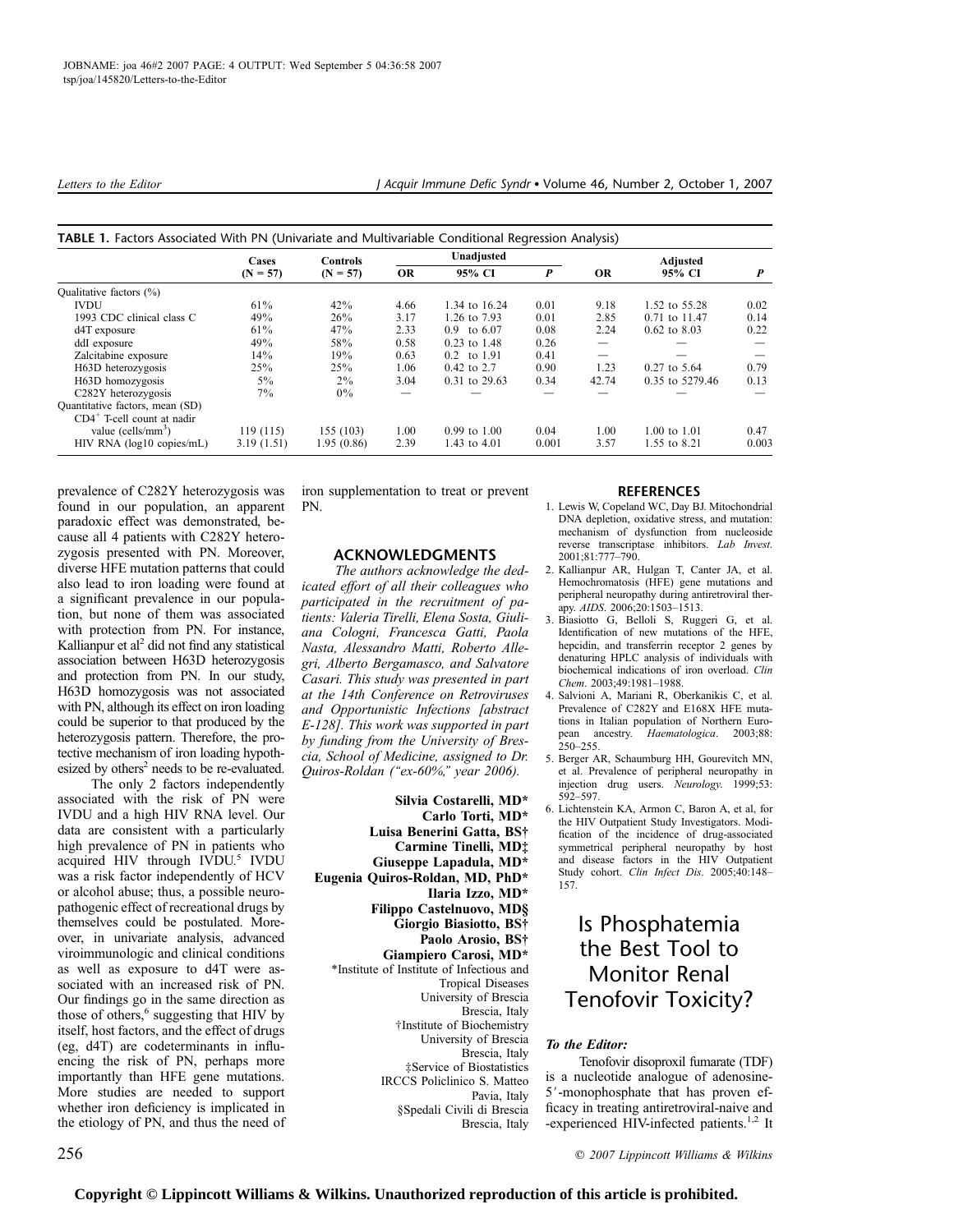offers several advantages, including a once-daily formulation with single-tablet administration, a low level of crossresistance, and a low risk of dyslipidemia and thymidine analogue–related toxicity. As with other nucleotide analogues, cases of proximal tubular dysfunction with urinary loss of phosphorus have been reported, including severe toxicity such as Fanconi syndrome. $3-5$  For these reasons, it is recommended to monitor phosphatemia and creatinine clearance every 3 months to detect renal toxicity. The pharmaceutic laboratory recommends assessment for proximal dysfunction in cases in which phosphatemia is less than 0.48 mmol/L and/or creatinine clearance is less than 50 mL/min per 1.73 m<sup>2</sup>. Interestingly, the ratio of the maximal tubular reabsorption rate of phosphate and the glomerular filtration rate ( $TmPO<sub>4</sub>/GFR$ ) that corresponds to the value of phosphatemia greater than which phosphate is excreted in the urine is normally higher than 0.8 mmol/L. We hypothesized that in case of TDF renal toxicity, bone phosphate stock could initially compensate renal loss, thus preventing the early detection of toxicity through the monitoring of phosphatemia. To test this hypothesis, we proposed to monitor the capacity of the kidney to reabsorb phosphate through an ambulatory screening for the  $TmPO<sub>4</sub>/GFR$  and to compare these results with the concomitant phosphatemia.

The study population included HIV-infected patients receiving TDF as part as their ongoing antiretroviral therapy in the Department of Infectious Diseases. The TmPO<sub>4</sub>/GFR was estimated as described by Bijvoet, $6$  using measurement of phosphate and creatinine in fasting blood samples and urine collected in the morning. In patients for whom ambulatory estimates of the  $TmPO<sub>4</sub>/GFR$  were lower than <0.8 mmol/L, we checked this estimate against a complete evaluation of phosphate and calcium homeostasis in the Department of Physiology to confirm urinary phosphate loss and to look for another cause of renal loss. Bone mineral density evaluation by dual-energy x-ray absorptiometry (DEXA) was performed in patients with a confirmed decrease in the  $TmPO<sub>4</sub>/GFR$ .

Ninety patients receiving TDF for a mean interval of 15 months were evaluated. At the time of the screening, 60 patients had undetectable HIV plasma RNA (<50 copies/mL). None had phosphatemia less than 0.48 mmol/L or creatinine clearance less than 50 mL/min per 1.73 m<sup>2</sup>. An estimated TmPO<sub>4</sub>/GFR less than 0.8 mmol/L, suggesting an impairment of renal phosphate transport, was found in 29 (32%) patients. Among those, only 8 had phosphatemia between 0.5 and 0.8 mmol/L (Fig. 1).

Eighteen of the 29 patients with a  $TmPO<sub>4</sub>/GFR$  less than 0.8 mmol/L underwent a complete evaluation of phosphate and calcium homeostasis. Decreased proximal reabsorption of phosphate was confirmed in 11 (61%) of 18 patients, whereas all had a normal GFR (mean of 97  $\pm$  5 mL/min per 1.73 m<sup>2</sup>) and plasmatic ionized calcium (mean of  $1.21 \pm 0.02$  mmol/L). Among these 11 patients, 7 had phosphatemia greater than 0.8 mmol/L. Secondary hyperparathyroidism (parathormone [PTH] values greater than 60 pg/mL and 25(OH) vitamin D level less than 25 ng/mL) was detected in 3 of 11 patients and could explain the observed decrease in proximal phosphate reabsorption. In the 8 other patients, no other cause was detected, suggesting possible renal proximal toxicity of TDF. Eight of the 11 patients had a DEXA scan to monitor bone mineralization. Osteopenia (T-score  $\leq$  -1) was observed in 6 patients at the lumbar spine or the hip. Among them, 4 had phosphatemia less than 0.8 mmol/L.

TmP04/GFR



FIGURE 1. TmPO<sub>4</sub>/GFR estimation and phosphatemia in 90 patients receiving tenofovir  $(\blacksquare,$  patients with a decreased TmPO<sub>4</sub>/GFR and hypophosphatemia; , patients with a decreased TmPO4/GFR with normal phosphatemia;  $\Box$ , patients with a normal TmPO4/GFR and phosphatemia).

Since the introduction of TDF, the rate of TDF renal toxicity and the methods to detect it have been a subject of debate.7–9 Symptomatic severe acute proximal toxicity leading to an interruption in the prescription of TDF has been reported with a frequency of  $0.39\%$ <sup>7</sup> The occurrence of mild asymptomatic toxicity has been estimated through phosphatemia monitoring and measurement of creatinine level. It was estimated to be <1% for hypophosphatemia less than 1 mg/L and 7% for a  $5-\mu$ mol/L increase in serum creatinine.<sup>8</sup> These rates have to be compared with those of the 30% of patients with a decrease in phosphate reabsorption in our study and that of Badiou et al.<sup>9</sup> The detection of a mild alteration of renal proximal function is difficult, because renal loss of phosphate can be compensated by bone loss to maintain normal phosphatemia. This probably explains why phosphatemia remained normal in 60% of the patients with proven renal loss of phosphate in our study. This result showed that monitoring phosphatemia lacks the sensitivity to detect renal toxicity; thus, we propose the use of TmPO<sub>4</sub>/GFR estimation for the assessment of TDF toxicity. TmPO4/GFR estimation is practical to perform and more sensitive than phosphatemia in the detection of renal loss of phosphate. We acknowledge that the positive and negative predictive values of this test could not be estimated here, because a complete exploration of phosphate and calcium metabolism was not performed in patients with a normal estimated TmPO4/GFR. The complete evaluation of calcium and phosphate metabolism in 18 patients revealed the frequency of other disturbed parameters involved in the decrease in renal phosphate reabsorption, such as the modification of vitamin D and PTH metabolism observed in 27% of the patients. TDF remained the only identified cause of tubular toxicity in 72% of the patients. Modification of vitamin D metabolism has recently been demonstrated in HIVinfected patients with a decrease in 25 or 1- $\alpha$ -hydroxylation and 1,25(OH)<sub>2</sub> vitamin D degradation.<sup>10,11</sup> Vitamin D is the major known regulator of intestinal phosphate absorption, and, through its regulation of PTH, it also affects renal phosphate reabsorption. Our results suggest that vitamin D and PTH

 $\degree$  2007 Lippincott Williams & Wilkins 257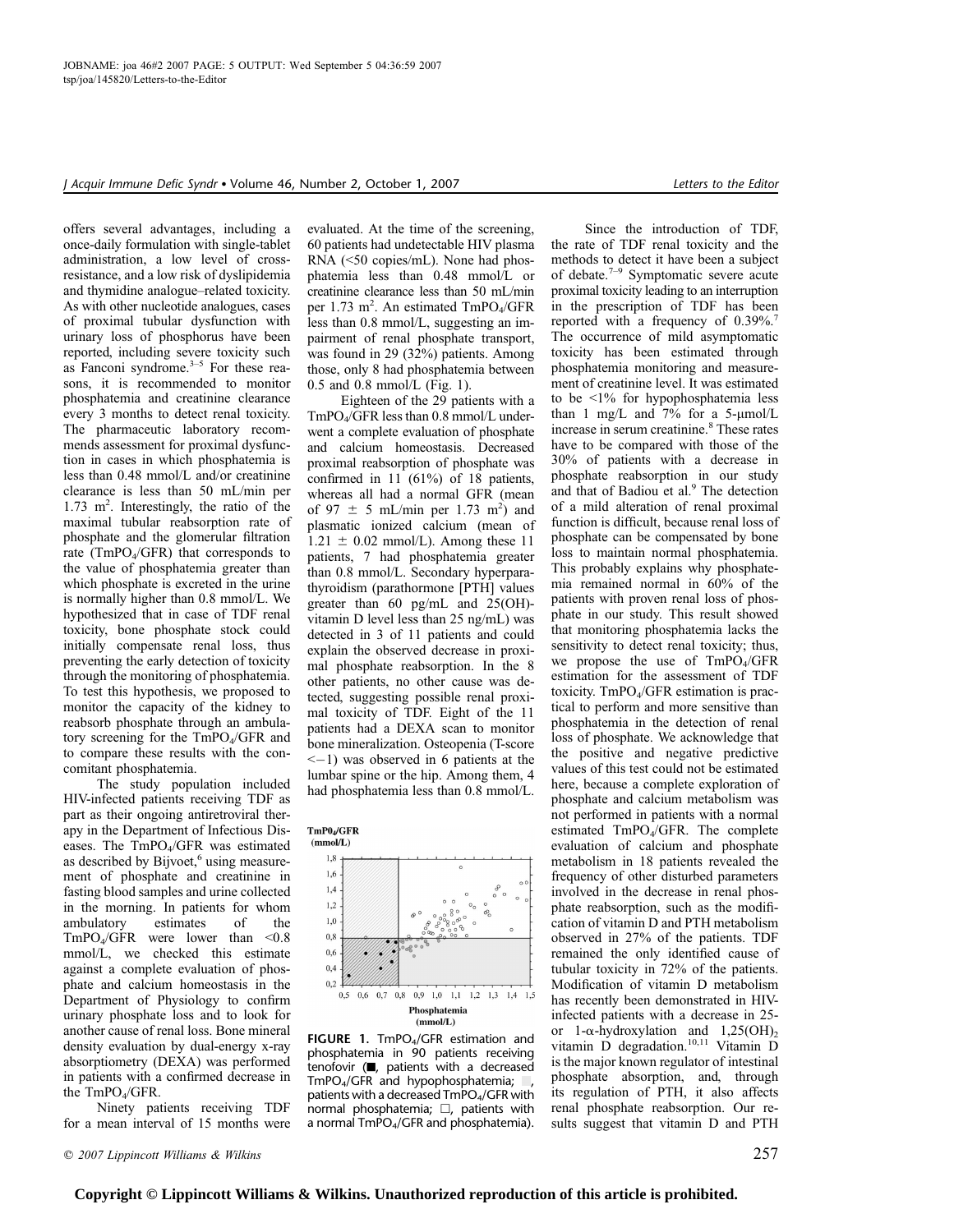concentrations should be checked before imputing renal phosphate loss to TDF toxicity.

Our patients showed neither other alterations of proximal function nor glomerular filtration alteration. Because no follow-up monitoring was conducted, however, we cannot rule out the possibility of a decrease in renal function during the course of TDF chronic toxicity.

In conclusion, using an estimated TmPO4/GFR, we demonstrated a urinary loss of phosphate despite normal phosphatemia in 23% of patients receiving TDF. Because long-term consequences of this mild toxicity are currently not known, a pragmatic approach might be to monitor renal tubular function on a regular basis. In case of worsening function, the interruption of TDF should be weighed against the potential benefit of this nucleotide in the therapeutic strategy for each patient.

> Marie Essig, MD, PhD\* Xavier Duval, MD, PhD† Firas Al Kaied, MD‡ Laura Iordache, MD‡ Anne Gervais, MD‡ Pascale Longuet, MD‡ Francoise Blanchet, PharmD§

Gilles Peytavin, Pharm $D^{\parallel}$ Catherine Leport, MD, PhD‡

\*Assistance Publique-Hôpitaux de Paris (AP-HP) Hôpital Bichat Service de Néphrologie Paris, France †AP-HP, Hoˆpital Bichat Centre d'Investigations Cliniques Paris, France ‡Laboratoire de recherche en Pathologie Infectieuse Université Paris 7 AP-HP, Hôpital Bichat Services de Maladies Infectieuses et Tropicales Paris, France §AP-HP, Hôpital Bichat Claude Bernard Physiologie-Explorations-Fonctionnelles Paris, France <sup>"</sup>AP-HP, Hôpital Bichat Pharmacologie Paris, France

### REFERENCES

- 1. Gallant JE, Staszewski S, Pozniak AL, et al. Efficacy and safety of tenofovir DF vs stavudine in combination therapy in antiretroviral-naive patients: a 3-year randomized trial. JAMA. 2004;292:191–201.
- 2. Schooley RT, Ruane P, Myers RA, et al. Tenofovir DF in antiretroviral-experienced

patients: results from a 48-week, randomized, double-blind study. AIDS. 2002;16:1257– 1263.

- 3. Verhelst D, Monge M, Meynard JL, et al. Fanconi syndrome and renal failure induced by tenofovir: a first case report. Am J Kidney Dis. 2002;40:1331–1333.
- 4. Karras A, Lafaurie M, Furco A, et al. Tenofovir-related nephrotoxicity in human immunodeficiency virus-infected patients: three cases of renal failure, Fanconi syndrome, and nephrogenic diabetes insipidus. Clin Infect Dis. 2003;36:1070–1073.
- 5. Breton G, Alexandre M, Duval X, et al. Tubulopathy consecutive to tenofovir-containing antiretroviral therapy in two patients infected with human immunodeficiency virus-1. Scand J Infect Dis. 2004;36:527–528.
- 6. Bijvoet OL. Relation of plasma phosphate concentration to renal tubular reabsorption of phosphate. Clin Sci. 1969;37:23–36.
- 7. Moreno S, Domingo P, Palacios R, et al. Renal safety of tenofovir disoproxil fumarate in HIV-1 treatment-experienced patients with adverse events related to prior NRTI use: data from a prospective, observational, multicenter study. J Acquir Immune Defic Syndr. 2006; 42:385–387.
- 8. Izzedine H, Hulot JS, Vittecoq D, et al. Long-term renal safety of tenofovir disoproxil fumarate in antiretroviral-naive HIV-1-infected patients. Data from a double-blind randomized active-controlled multicentre study. Nephrol Dial Transplant. 2005;20:743–746.
- 9. Badiou S, De Boever CM, Terrier N, et al. Is tenofovir involved in hypophosphatemia and decrease of tubular phosphate reabsorption in HIV-positive adults? *J Infect.* 2006;52: 335–338.
- 10. Madeddu G, Spanu A, Solinas P, et al. Bone mass loss and vitamin D metabolism impairment in HIV patients receiving highly active antiretroviral therapy. Q J Nucl Med. 2004;48: 39–48.
- 11. Cozzolino M, Vidal M, Arcidiacono MV, et al. HIV-protease inhibitors impair vitamin D bioactivation to 1,25-dihydroxyvitamin D. AIDS. 2003;17:513–520.

# Safety of Statin Therapy in HIV/Hepatitis C Virus–Coinfected **Patients**

### To the Editor:

Hypercholesterolemia after highly active antiretroviral therapy (HAART)– related toxicity in lipid metabolism<sup>1</sup> might require treatment with lipidlowering drugs, such as statins. The risk of hepatotoxicity of statins and their interaction with the hepatic metabolism

of protease inhibitors (PIs) at the level of cytochrome P450 have limited their prescription, however, particularly in HIV/hepatitis C virus (HCV)–coinfected patients. The estimated risk of aminotransferase abnormalities with statins is 0.2% to 2.7%, but a more recent analysis did not confirm the statin-related hepatotoxicity in a low-risk population.2 Few data are available about the hepatotoxicity of statins in chronic liver diseases. Recently, Khorashadi et al<sup>3</sup> evaluated the incidence of aminotransferase increase in HCV infection, and neither significant hepatotoxicity nor a significant difference between hepatitis C–positive and hepatitis C–negative treated patients was found. To our knowledge, no data have shown the impact on the liver of statin use in HIV/HCV coinfection. The aim of this study was to assess whether statin therapy increased the risk of hepatotoxicity in an HIV-positive/HCV-positive population compared with an HIV-positive/ HCV-negative population.

We retrospectively reviewed all HIV-positive patients, followed as outpatients, who had the use of statins included in their clinical history. Two groups of patients were compared: group A included patients with HIV/HCV coinfection, as defined by HCV RNA positivity, who started statin therapy at least 6 months after diagnosis of hepatitis C, and group B consisted of HIV-positive, HCV/hepatitis B virus (HBV)–negative subjects also starting statin therapy. Patients with alcohol abuse or concomitant hepatotoxic medications other than antiretrovirals and patients on anti-HCV treatment were excluded.

We considered as significant an increase of liver function test (LFT) results  $\geq$ 1.5 the baseline values (defined as the mean of 3 consecutive controls within 6 months before the introduction of a statin) or if results were above the upper limit of normal for those with normal values at study entry.

Demographic data and laboratory test results were collected at baseline. LFT results obtained 6 months after initiation of statin therapy were considered for the analysis. We registered the type of statin and any other concomitant medication, particularly antiretroviral drugs. Quantitative HCV RNA (branched DNA; Siemens Medical Solutions USA) was collected when available.

# **Copyright © Lippincott Williams & Wilkins. Unauthorized reproduction of this article is prohibited.**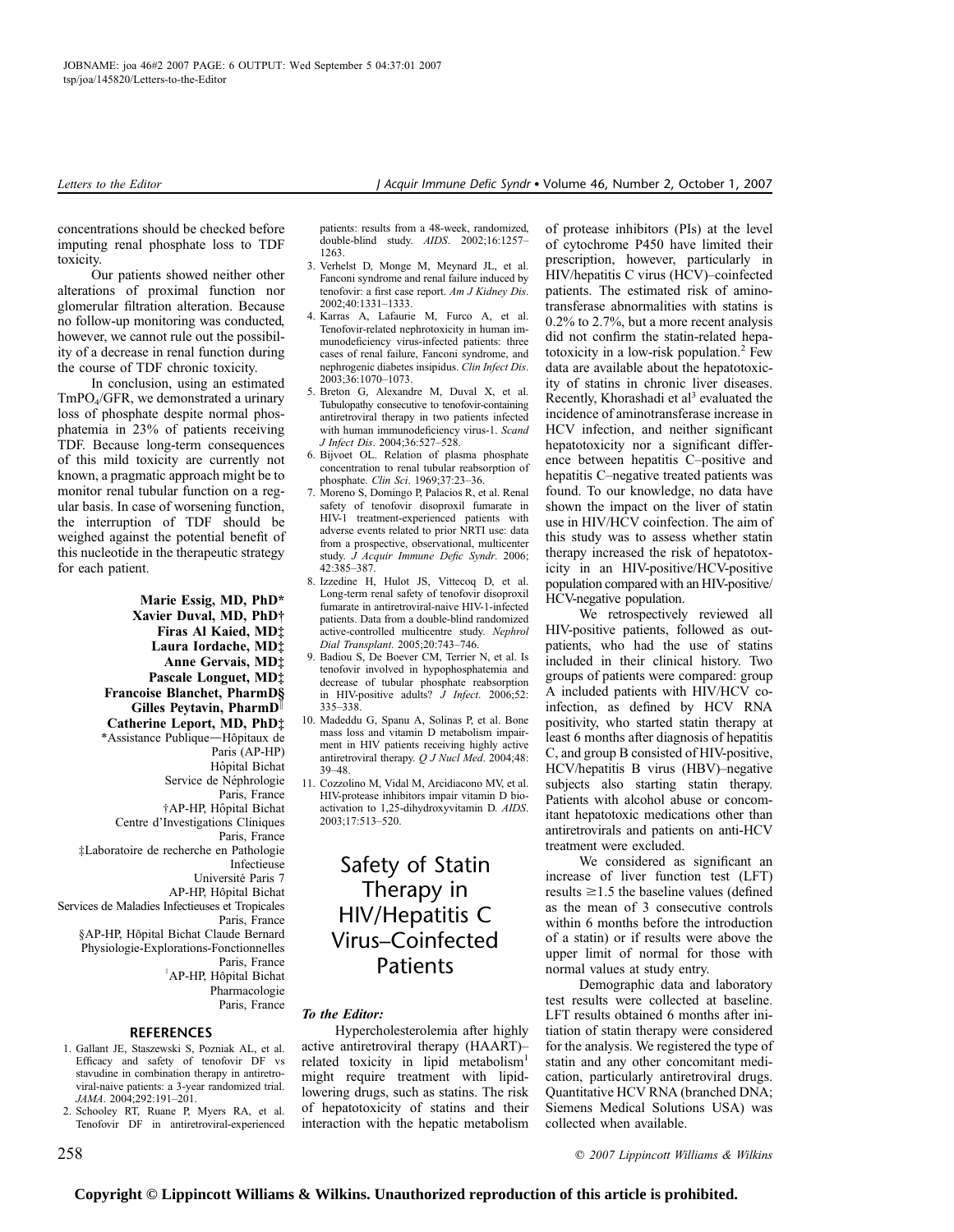Statistical analysis was performed using the  $\chi^2$  or Fisher exact test, and distributions of continuous variables were compared using the Mann-Whitney test for independent samples. All tests were 2-sided, with 5% type I error  $(\alpha)$ .

Among the 1421 HIV-1–infected patients currently referred to our clinic, 80 patients who have been treated with statin therapy for hypercholesterolemia were included: 38 patients in group A (HIV positive/HCV positive) and 42 patients in group B (HIV positive/HCV negative). A total of 76.2% of patients were male, and the median (25th to 75th percentiles) age was 45.5 (42 to 54) years, with a significant difference between the 2 groups ( $P = 0.0006$  and  $P =$ 0.001, respectively), because a higher percentage of patients in group A were male and younger. Baseline median LFT results were significantly higher in group A (alanine aminotransferase [ALT]: 49.5 vs. 27 IU/L, P = 0.0006; gammaglutamyl transferase [GGT]: 72 vs. 40 IU/L in groups A and B, respectively,  $P =$ 0.006). The overall mean  $\pm$  SD value of the CD4<sup>+</sup> count was 556.4  $\pm$  259.6 cells/  $\mu$ L, and the median HIV level (25th to 75th percentiles) was 50 (50 to 80) copies/mL without significant differences between groups.

The most frequently prescribed statin was atorvastatin (63.7%), followed by pravastatin (28.7%), rosuvastatin (5%) and simvastatin (2.5%), without a significant difference between the 2 groups. The distribution of antiretroviral regimens was also similar, with 36 patients (45%) taking 2 nucleoside reverse transcriptase inhibitors (NRTIs) plus 1 PI, 39 patients (48.7%) taking 2 NRTIs plus 1 non-nucleoside reverse transcriptase inhibitor (NNRTI), and 5 patients (6.2%) taking no antiretroviral drugs. HCV RNA

FIGURE 1. A, Fold change from baseline of liver enzyme values 6 months after the introduction of statin therapy. No significant difference emerged between the study groups. B, Percentage of patients with an increase in LFT results  $\geq$  1.5 times baseline values or above the upper limit of normal for those with normal baseline values at study entry. No significant difference emerged between the study groups ( $\square$ , group A;  $\blacksquare$ , group B).

quantification and genotyping were available for 24 patients with HCV RNA median values (25th to 75th percentiles) of 1,702,027 (910,458 to 2,778,835) IU/ mL and for 15 patients harboring genotype 1, 8 with genotype 3, and 1 with

genotype 2. As shown in Figure 1A, the fold change of liver enzymes was low in both groups of subjects, with no significant difference. No difference in the percentage of patients developing an increase in aspartate aminotransferase (AST), ALT, or GGT  $\geq$ 1.5 baseline level emerged between groups A and B (see Fig. 1B): 7.9% versus 4.8% for AST, 7.9% versus 14.3% for ALT, and 15.8% versus 14.3% for GGT in groups A and B, respectively  $(P = \text{not significant [NS]})$ . The higher increase of GGT (from 50 to 158 IU/L and from 74 to 118 IU/L in groups A and B, respectively) was observed in 2 patients in group A, who were both taking simvastatin. None of the patients discontinued statins because of liver toxicity or modified their antiretroviral regimen because of drug interaction.

Interestingly, overall percentages of 40%, 42.5%, and 37.5% of patients underwent a reduction in LFT values (AST, ALT, and GGT, respectively) after statin introduction. The median percentage (25th to 75th percentiles) reductions in AST, ALT and GGT were  $-18\%$  ( $-0.4$ ) to  $-26$ ),  $-28\%$  ( $-0.9$  to  $-47$ ), and  $-19\%$  ( $-1.3$  to  $-23$ ), respectively, in group A and  $-25\%$  ( $-1$  to  $-33$ ),  $-20\%$  $(-11$  to  $-34$ ), and  $-18\%$  ( $-0.9$  to  $-26$ ), respectively, in group B, without a significant difference between the 2 groups and with no correlation with cholesterol reduction. Furthermore, no correlation was found between PI or NNRTI including HAART or between the statin used, with respect to LFT result increase

from baseline, although a trend emerged for GGT  $(P = 0.059)$ , because both patients taking simvastatin had a marked increase in GGT. We found a positive correlation between patients who underwent a reduction in ALT and those with higher baseline values of ALT. In the 18 patients in group A with a reduction of ALT while on statin therapy the a median (25th to 75th percentile) baseline ALT value was 70.5 IU/L (50 to 110) compared with 31 IU/L (22 to 57) of the 20 subjects with ALT increment,  $(P = 0.0038)$ . Sixteen patients in group B with a reduction in ALT had a baseline median ALT value of 37.5 IU/L (27.5 to 47) versus 21 IU/L (18 to 32) of the 26 who presented ALT increase  $(P =$ 0.0007).

Finally, a significant reduction in cholesterol levels was observed  $(P =$ 0.01) in both groups.

The Infectious Disease Society of America's guidelines for the management of dyslipidemia in HIV-infected subjects on HAART do not provide any recommendation for the treatment of  $HCV$ -coinfected patients, $4$  who are at a higher risk of hepatotoxicity. Therefore despite the potential usefulness of statins, their use is still debated because of the uncertain risks.

In our experience, statin use in HIV/HCV-coinfected patients showed a low elevation in LFT values. Only 7.9% of coinfected patients on statin therapy experienced an increase in ALT  $\geq$ 1.5 times the baseline values, which was lower than that observed in the HCVnegative group. Furthermore none of our patients demonstrated an increase in liver enzymes  $\geq$ 3 times the upper limit of normal, as set by the American Heart Association $<sup>5</sup>$  for dose reduction or statin</sup> suspension.